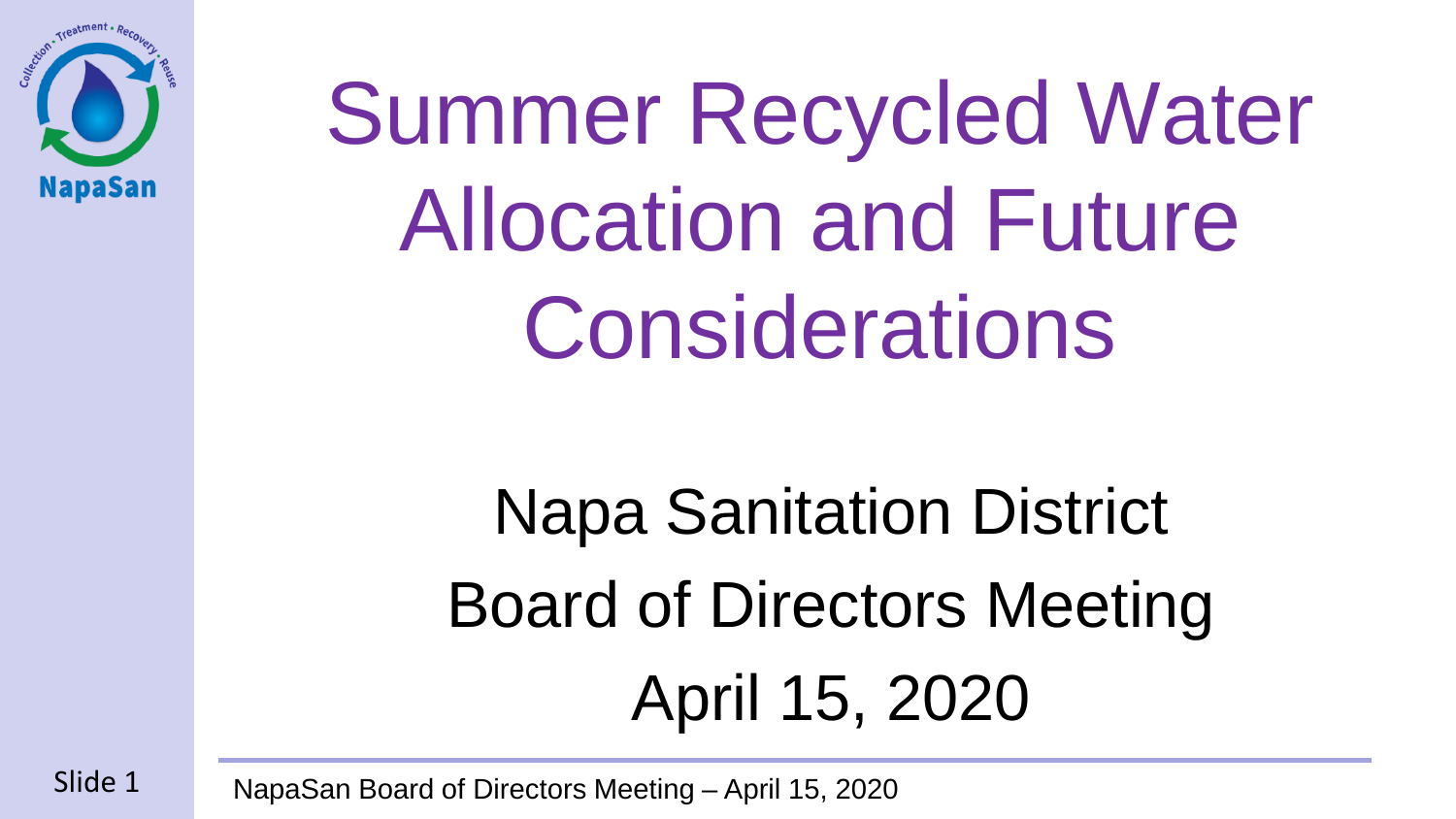

# Basis of Consideration

• Strategic Plan for 2019-2021:

6A. Evaluate current recycled water allocation policy

– Determine whether there is a need to change the prioritization, and if there is additional or unused capacity that should be reallocated. Staff will prepare information for the Board to have meaningful conversations and provide direction to staff regarding the end-use of recycled water that may be available now and in the future.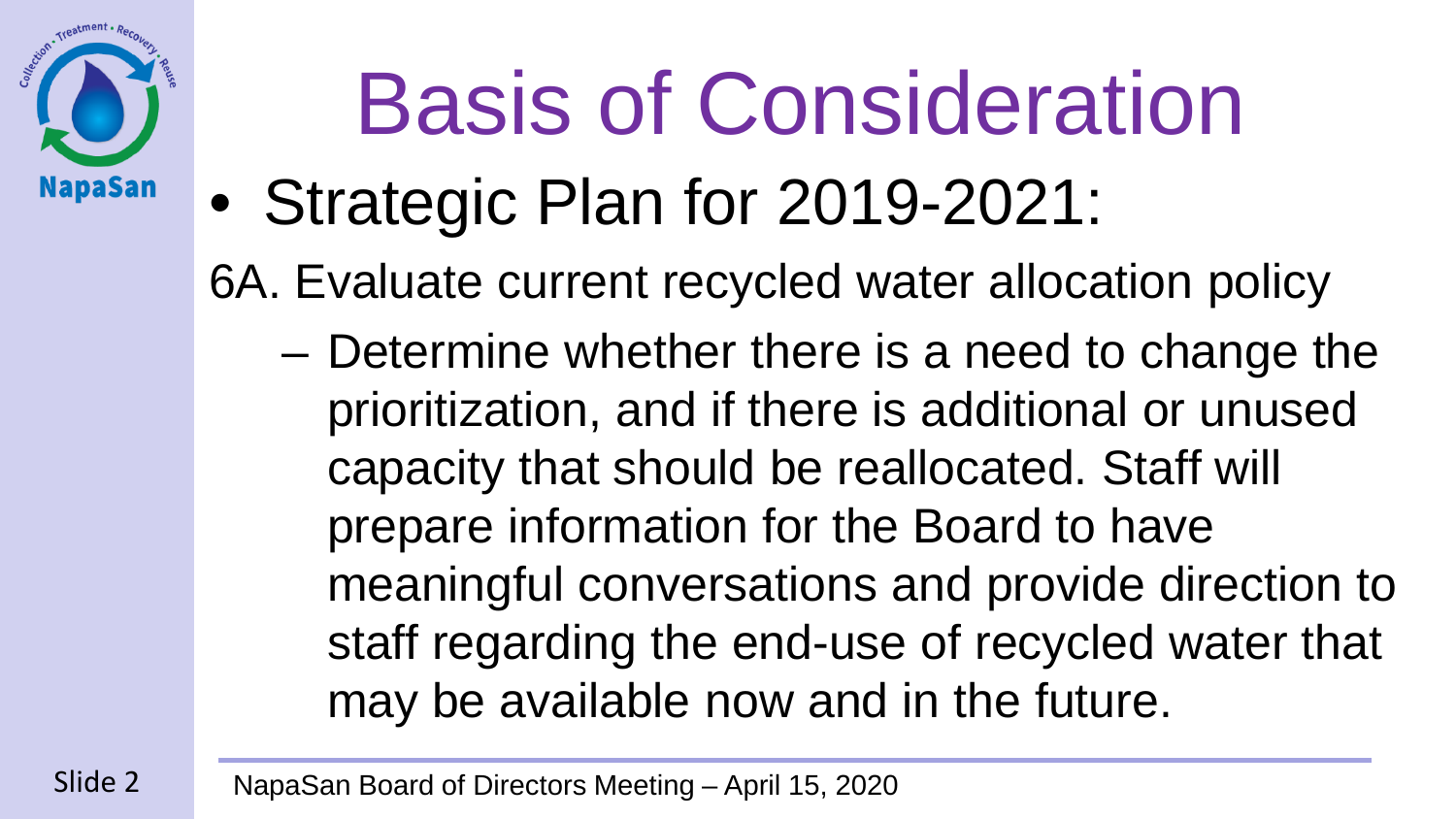

# April 2019

- Staff Recommendation
	- Maintain existing allocation policy 11-004
	- Allow time for MST/LCWD users to connect
	- Allow time for NSH/Stanly Ranch Resort to connect
	- Consider including in 2019-2021 Strategic Plan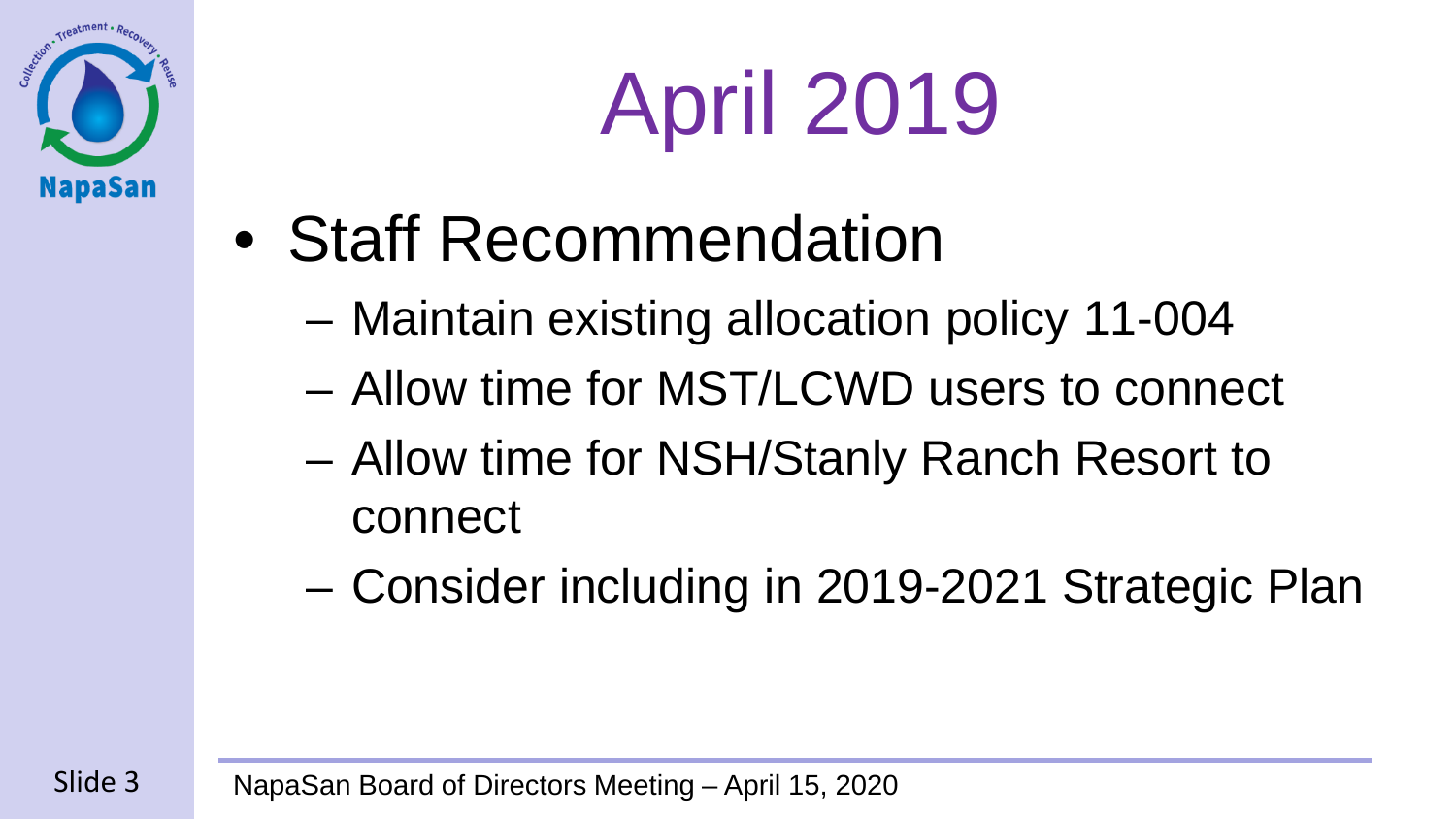



- Phase 1 Recycled Water Expansion
	- Production capacity expansion to 3,700 AFY w/ addition of 500 sqft of sand filters and other infrastructure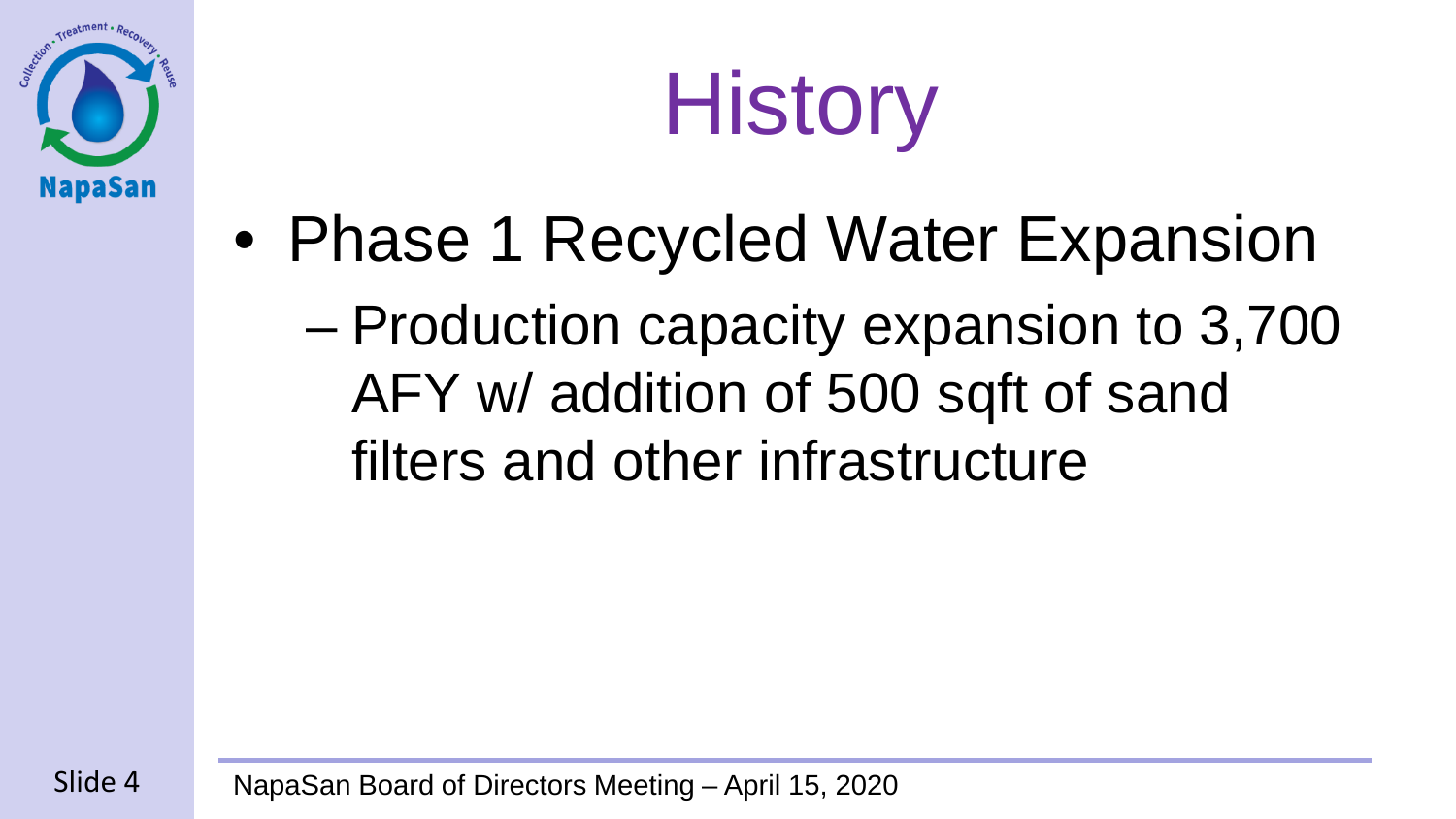



- Resolution No. 11-004
	- Provides Policy for Future Activities Associated with Recycled Water
		- Considered how Recycled Water could be served, outlining policy objectives
		- Set out initial allocation of RW among planned customers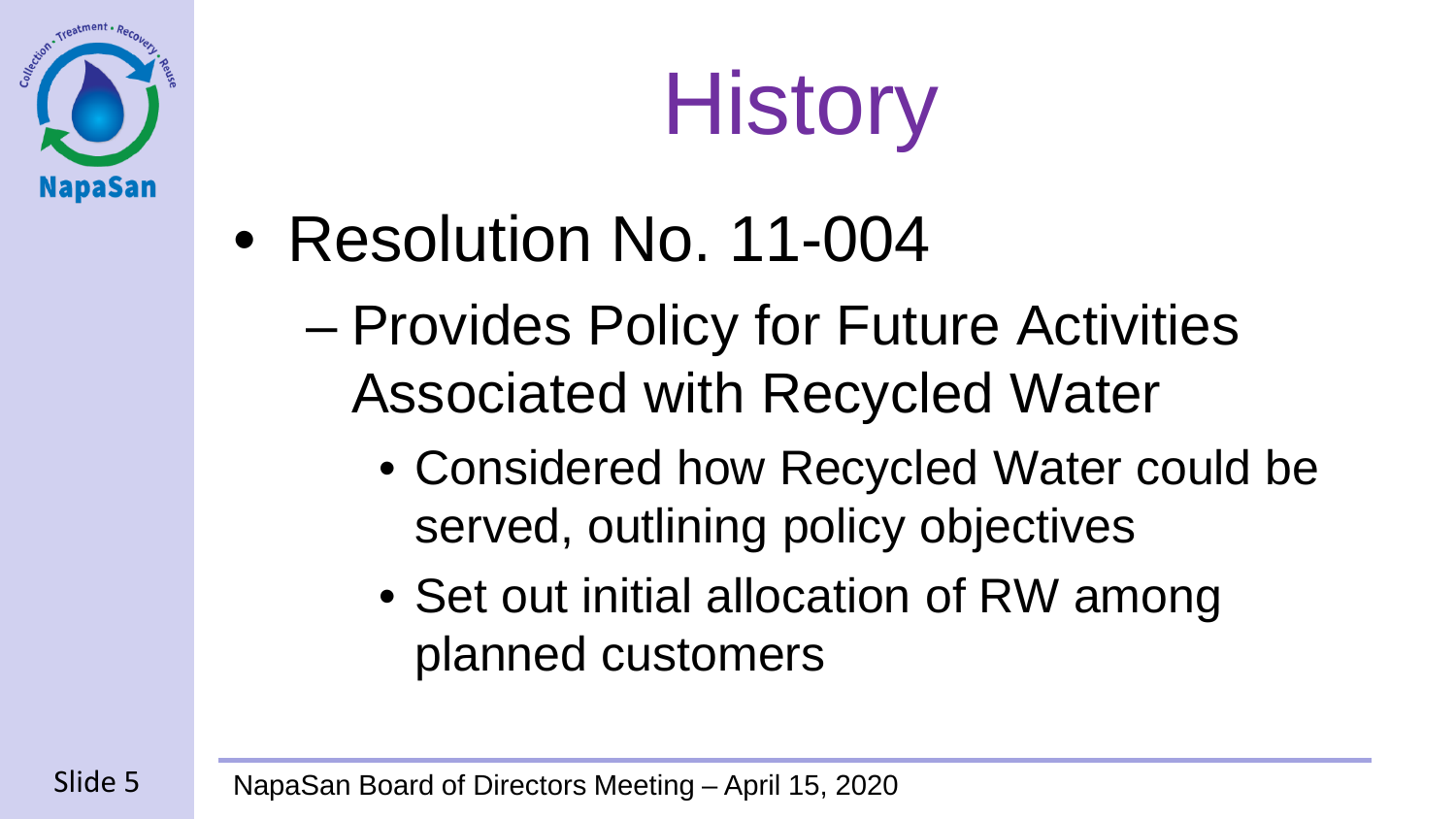| decion. Treatment . Recover.<br>Reuse |  |
|---------------------------------------|--|
| <b>NapaSan</b>                        |  |

| Treatment . Recove |                                                                         | <b>Estimated Demand</b><br>(acre-feet per year) |                                       |                          |
|--------------------|-------------------------------------------------------------------------|-------------------------------------------------|---------------------------------------|--------------------------|
|                    | <b>Type of User</b>                                                     | <b>Estimated</b><br><b>Allocation</b>           | <b>Actual</b><br><b>Allocation</b> ** |                          |
|                    | <b>Existing Uses/Commitments</b>                                        |                                                 |                                       |                          |
| lapaSan            | <b>Existing Customers in Service Area</b>                               | 1,400                                           | $1,255$ ***                           |                          |
|                    | Montelcino Golf Course (Somky)                                          | 300                                             | 300                                   |                          |
|                    | Jamieson Vineyards & Kirkland Ranch                                     | 100                                             | 98.1                                  |                          |
|                    | MST (could be as little as $500 \text{ AF}$ )*                          | $700*$                                          | 700                                   |                          |
|                    | Los Carneros Water District*                                            | 450*                                            | 450                                   |                          |
|                    | District Use (Jameson Ranch)                                            | 100                                             | 100                                   |                          |
|                    | <b>SUBTOTAL EXISTING USES/COMMITMENTS</b>                               | 3,050                                           | 2,903.1                               | $*$ Th<br>the            |
|                    | <b>Probable Commitments</b>                                             |                                                 |                                       |                          |
|                    | Infill (Kennedy Park, Industrial Parks)*                                | $250*$                                          | 346.9****                             | $\overline{\phantom{a}}$ |
|                    | Napa State Hospital                                                     | 200                                             | 250                                   | recy                     |
|                    | <b>Stanly Ranch (St. Regis)</b>                                         | 200                                             | 200                                   | $***$<br>data            |
|                    | <b>SUBTOTAL PROBABLE COMMITMENTS</b>                                    | 650                                             | 796.9                                 | ****                     |
| Slide 6            | <b>SUBTOTAL EXISTING USES/COMMITMENTS &amp;</b><br>PROBABLE COMMITMENTS | 3,700                                           | 3,700                                 | rem<br>rang<br>unc       |

his table includes changes made by NSD Board of Directors since its al adoption on April 6, 2011.

**<u>tctual</u> allocation is based on** cled water agreements issued.

Based on 2018 recycled water use a from April to October

Infill allocation is based on aining supply but is within the ge of approximate demand from onnected parcels.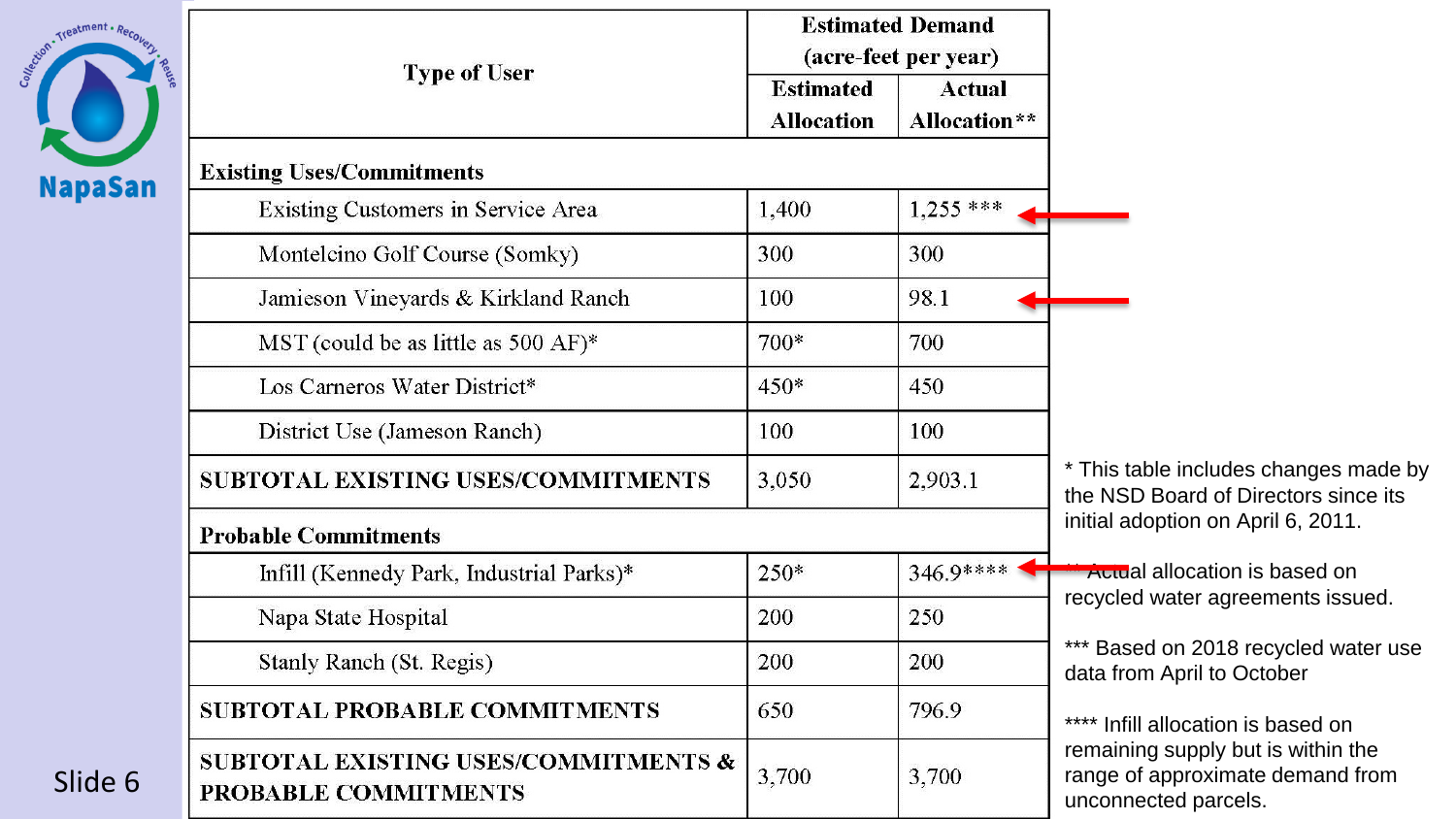

## Summer Allocation (AFY)



Existing Customers in Service Area Montelcino Golf Course (Somky) Jamieson Vineyards & Kirkland Ranch MST (could be as little as 500 AF)\* Los Carneros Water District\* ■ District Use (Jameson Ranch) ■ Infill (Kennedy Park, Industrial Parks)\* Napa State Hospital  $\Box$  Stanly Ranch (St. Regis)

**Total: 3,700 AFY**

Slide 7 NapaSan Board of Directors Meeting – April 15, 2020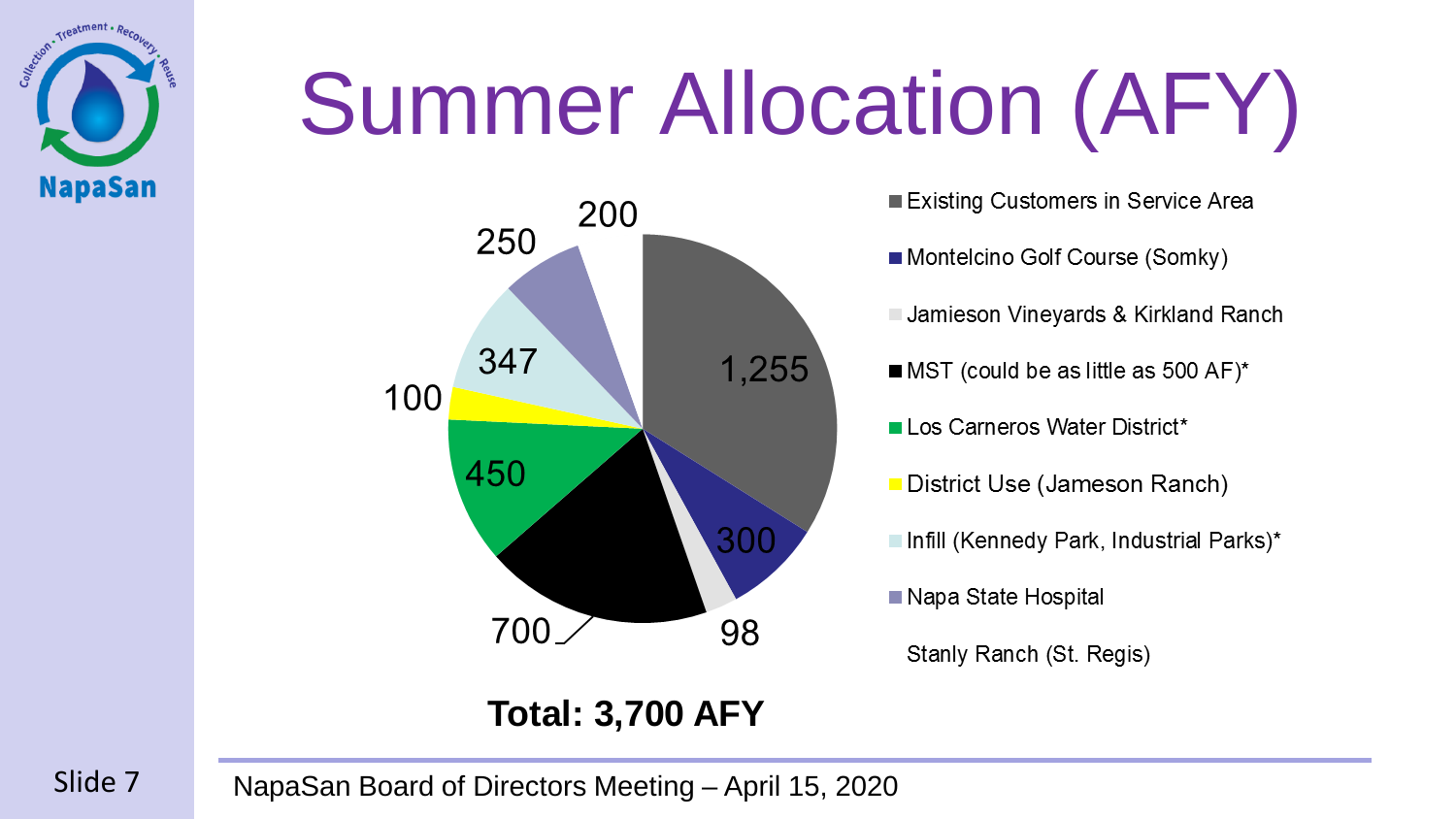

Slide 8

#### Actual Annual Usage – 2019 (AFY)



NapaSan Board of Directors Meeting – April 15, 2020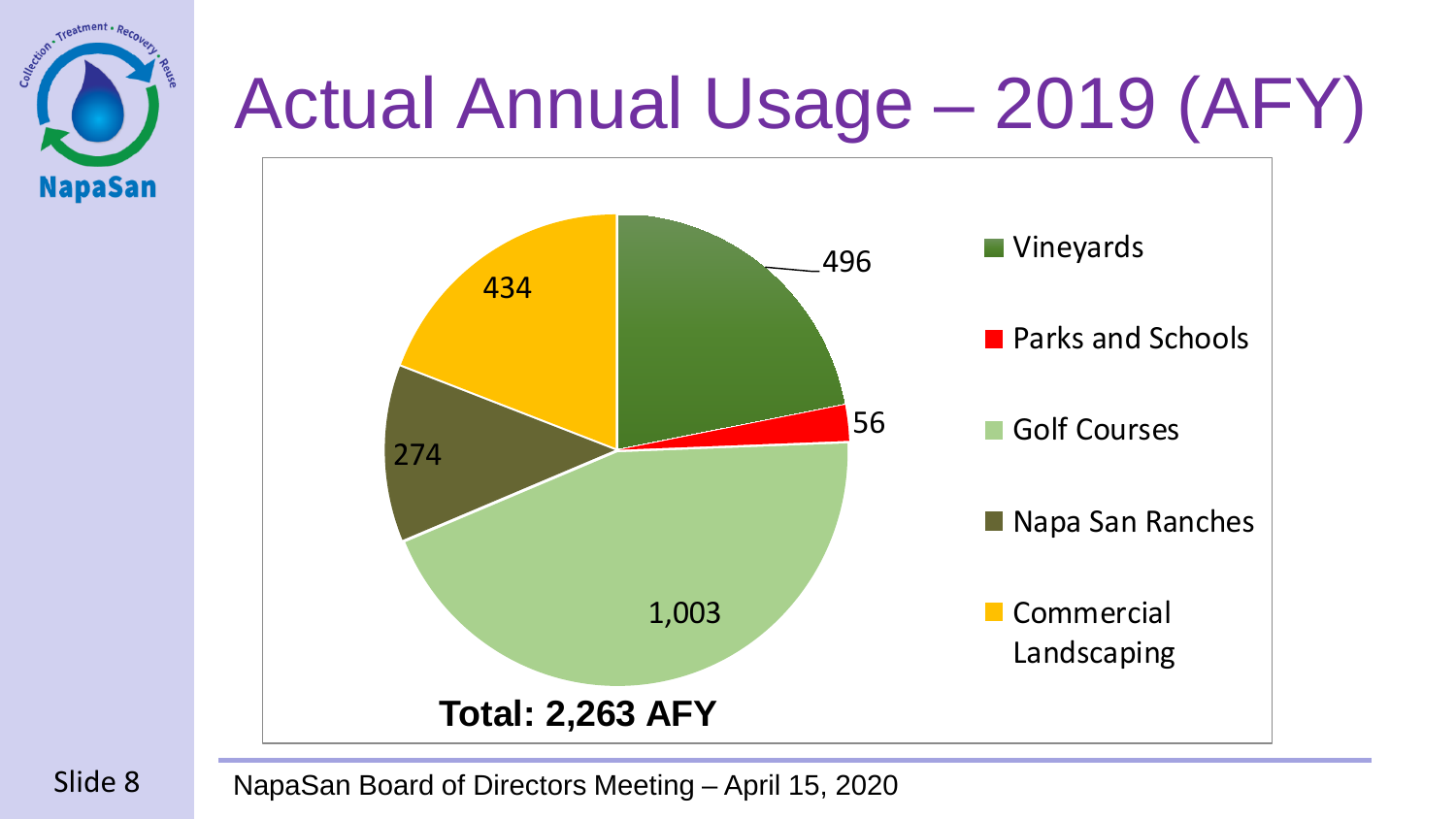

#### LCWD & MST

- LCWD
	- 107 total parcels
	- 44 parcels connected (40 in 2018)
	- 274 AF used in 2019 (197 AF in 2017, 319 AF in 2018)
	- 209 AF used in summer 2019 (450 AF allocation)
- MST
	- 70 total parcels
	- 32 parcels connected (27 in 2018)
	- 316 AF used in 2019 (187 AF in 2017, 284 AF in 2018)
	- 274 AF used in summer 2019 (700 AF allocation)

NapaSan Board of Directors Meeting – April 15, 2020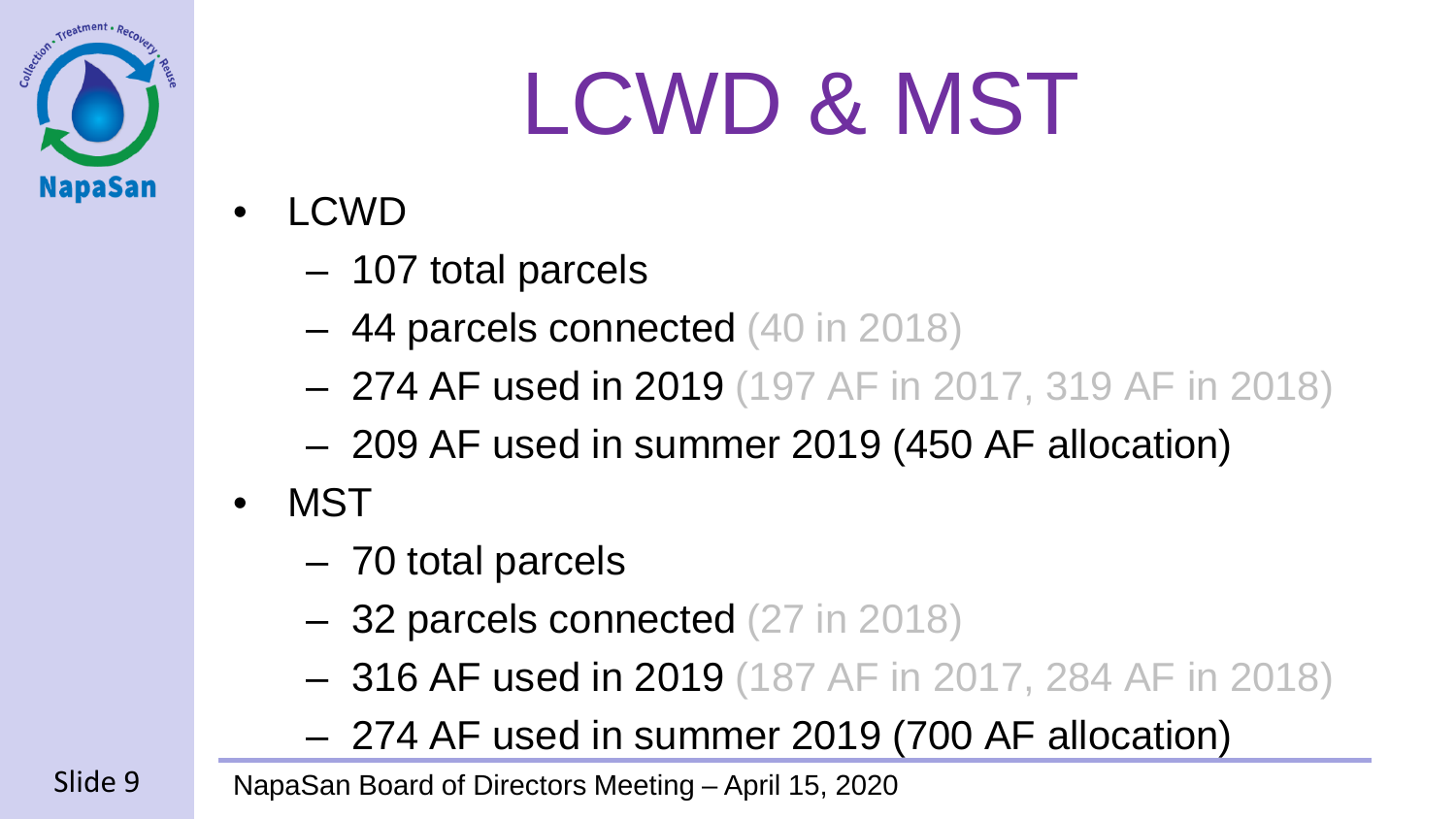

# Growing RW Demand



Slide 10

NapaSan Board of Directors Meeting – April 15, 2020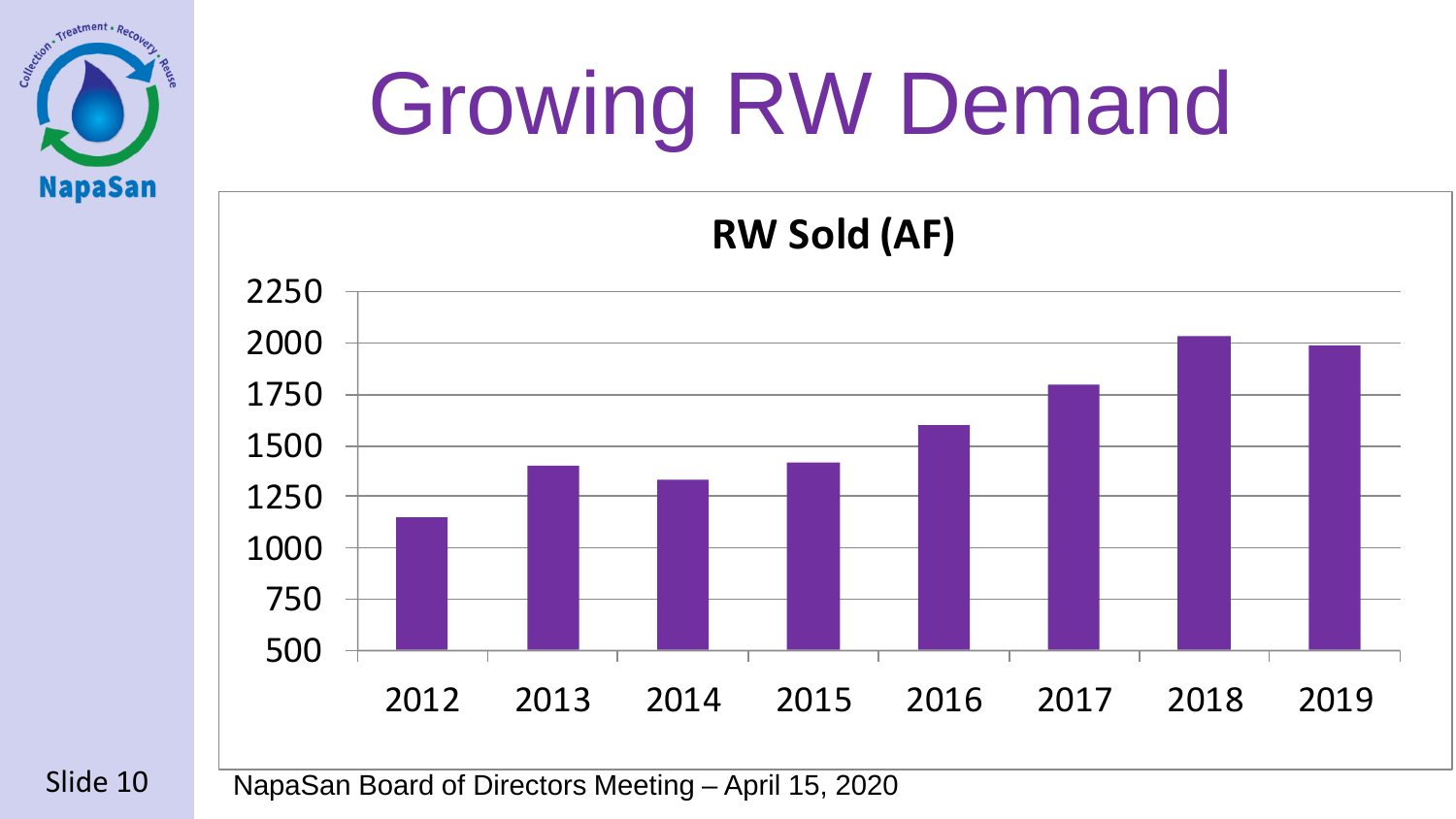

#### Potable Reuse

• Should we save capacity for this?